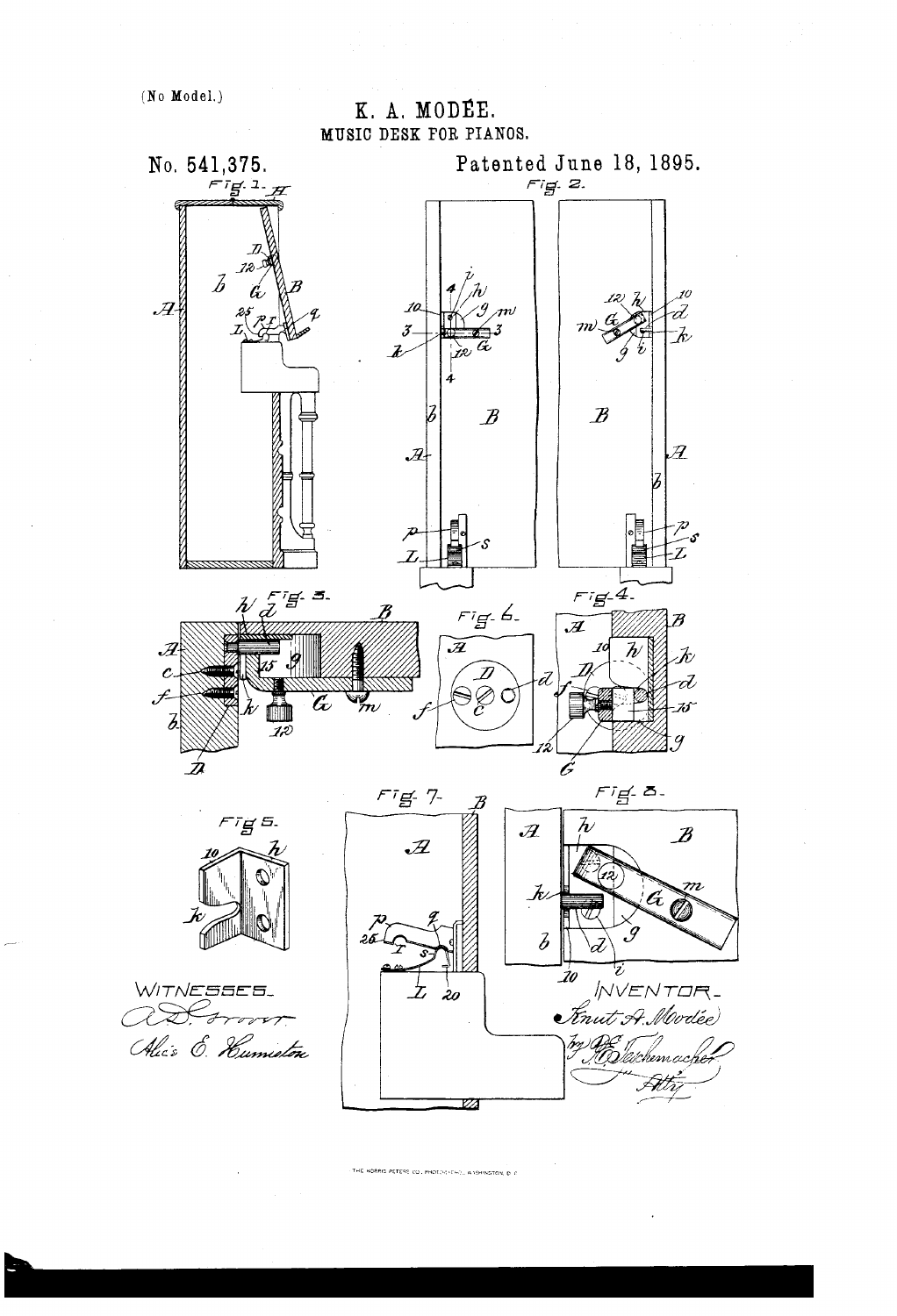# UNITED STATES PATENT OFFICE,

## KNUT. A. MODEE, OF BOSTON, MASSACHUSETTS, ASSIGNOR TO TIIE VOSE & SONS PIANO COMPANY, OF SAME PLACE.

### MUSIC-DESK FOR PIANOS.

#### SECIFICATION forming part of Letters Patent No. 541,875, dated June 18, 1895.

Application filed April 17, 1895, Serial No. 546,110, (No model.)

Be it known that I, KNUT A. MODÉE, a sub-<br>ject of the King of Sweden and Norway, resid-<br>A, without the interposition of an auxiliary<br>ing at Boston, in the county of Suffolk and<br>frame, in the following manner: To each end

- music-desk and the portion of the piano-case vented.<br>to which it is applied. Fig. 3 is a horizontal The music-desk B, is provided on its inner to which it is applied. Fig. 3 is a horizontal The music-desk B, is provided on its inner section on the line 3 3 of Fig. 2. Fig. 4 is a side at each end with a recess g, within which
- is an enlarged sectional detail of the spring  $\begin{bmatrix} 10, 0 \text{ f said plate, which lies flush with the edge  
retaining device by which the music-desk is  
held in an open or closed position. Fig. 8 is  
an enlarged elevation of one of the desk-sup-  
the stud in line there with, which fits snugly$

pianos, organs, and other similar musical in  $\begin{bmatrix} 1 & 2 & 3 & 5 & 6 \\ 4 & 5 & 6 & 6 & 6 \\ 7 & 8 & 8 & 6 & 6 \\ 8 & 9 & 10 & 6 & 6 \\ 9 & 10 & 10 & 6 & 6 \\ 10 & 10 & 10 & 6 & 6 \\ 11 & 10 & 10 & 6 & 6 \\ 11 & 10 & 10 & 6 & 6 \\ 11 & 11 & 10 & 10 & 6 \\ 11 & 10 & 10 & 10 & 6$ 

cessity of employing an auxiliary removable  $\vert$  knob or handle 12, the outer end 15, of said frame to hold the desk in place, as has here- latch being bent inward at a right angle so frame to hold the desk in place, as has here-<br>tofore been customary, is avoided.

pivoting the music-desk to the case of the in-<br>strument in such manner as to enable it to on the studs or pivot-pins d, but cannot be<br>be easily removed and replaced as hereinafter removed until the latches G, are swung up caten for securely holding the music-desk in  $\vert$  drawn from the said pivot-pins. The recesses an open or closed position and preventing the  $g$ , within which project the ends 15, of the same from being swung outward beyond the latenes  $G$ , as shown in Fig. 3, are of sufficient

right piano case, to the upper portion of the  $|$  ends 15, with the tops and bottoms of the refront of which is fitted the swinging music- cesses  $g$ .

adapted to be swung outward at the bottom, is leover or top H, and reach down and raise the

State of Massachusetts, have invented certain | of the case A, is secured by means of a screw  $c$ ,<br>new and useful Improvements in Music-Desks | Figs. 3 and 6, passing through its center, an for Pianos, Organs, &c., of which the follow- adjustable disk D, which is provided near its<br>ing is a full, clear, and exact description, ref-<br>eriphery with an inwardly projecting stud<br>erence being had to the accompanying erence being had to the accompanying draw-  $d$ , the two studs forming pivot-pins or pintles 60<br>10 ings, making part of this specification, in on which the music-desk B, is swung in and ings, making part of this specification, in on which the music-desk B, is swung in and which -<br>out as required; each disk D, being held im-Figure 1 is a vertical section through an up-<br>right-piano case and its music-desk having  $f$ , Figs. 3 and 6, passing through the same<br>my improvements applied thereto. Fig. 2 is near its periphery, whereby any rotary move-To all whom it may concern:  $\vert$  pivoted at or near the center of each end frame, in the following manner: To each end  $\overline{b}$ , 55

vertical section on the line 4 4 of Fig. 2. Figs. is fitted a metallic angle-plate h, Fig. 5, se- 70  $5$  and 6 are details to be referred to. Fig. 7 eured in place by screws i, the outer portion an enlarged elevation of one of the desk-sup- the stud in line there with, which fits snugly 75<br>25 porting devices shown in Fig. 2. porting devices shown in Fig. 2.  $\int$  therein, as shown in Figs. 3 and 4, when the My invention relates to music desks for desk is applied to the front of the piano case and improve the method of hanging the same  $|$  a latch or lever G, pivoted at  $m$ , to the inner 80 30 within the front of the case, whereby the ne- side of the music-desk B, and provided with a To this end my invention consists in a de-  $\beta$  and 4, it will fit snugly against the pin d, 85 vice of novel construction for hanging or the desk being thus held within the case A, proper limit, as hereinafter set forth and spe-size to permit of the necessary movement of 95  $45$  cifically claimed. fically claimed.<br>In the said drawings, A represents an up- either direction by the contact of the bent

desk B, for supporting the sheet music, book, When the music desk is to be removed from 100<br>50 or other article. This music-desk B, which is the case A, it is simply necessary to lift its